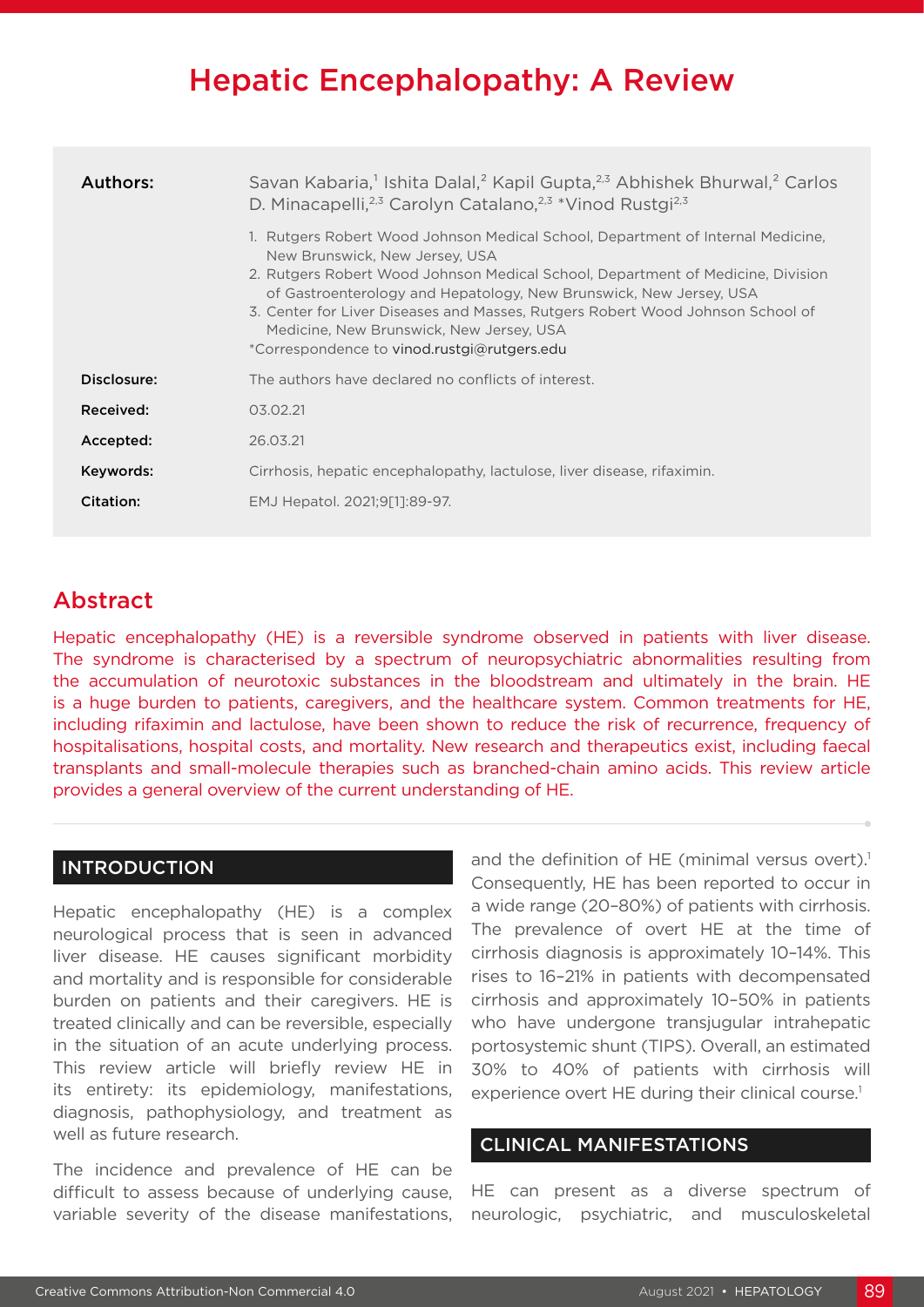symptoms. In many cases, patients are unaware of the symptoms, but family members or close friends may notice changes and voice their concerns.2 In the early stages, patients may only report subtle symptoms, such as disturbances in their sleep-wake cycles. $3$  As symptoms progress, patients may develop personality changes such as apathy, irritability, and disinhibition. If left unrecognised, symptoms worsen and patients can present with cognitive impairments such as disorientation, memory impairment, slurred speech, confusion, and eventually coma.4,5 Along with neurologic and psychiatric symptoms, HE can also affect the musculoskeletal system. Patients with minimal HE may show minor issues with coordination, such as changes in their handwriting.<sup>6</sup>

The most widely recognised symptom of HE is asterixis. However, asterixis is not isolated to HE. It can also be seen in other causes of encephalopathy, such as uraemia.<sup>7</sup> Asterixis presents as a flapping tremor that occurs because of negative myoclonus resulting in loss of postural tone.<sup>7</sup> It is elicited when patients hyperextend their wrists but can also be observed in the patient's feet, legs, arms, tongue, and eyelids.<sup>6</sup> If it continues to progress, patients can develop hyperreflexia, clonus, and rigidity.<sup>6</sup> They can also present with cirrhosis-related Parkinsonism symptoms, with extrapyramidal symptoms including masked facies, rigidity, bradykinesia, slowed speech, and tremors.<sup>7,8</sup> These symptoms are seen in approximately 4% of patients, suggesting they are more prevalent than previously thought.<sup>8</sup> In patients with TIPS, HE usually becomes clinically apparent 2–3 weeks after TIPS insertion.<sup>9</sup>

### CLASSIFICATION

According to national guidelines, HE is classified using four main axes: the underlying cause, the severity of the disease manifestation, the time course of the disease, and the existence of precipitating factors.<sup>6</sup>

The first criterion is based on the underlying cause of HE. Type A is HE seen in acute liver failure, Type B in the portal-systemic bypass setting with no intrinsic hepatocellular disease, and Type C is in the setting of cirrhosis with portal hypertension or systemic shunting.

The most commonly occurring type is Type C in which patients frequently show signs of liver failure, such as jaundice, ascites, spider telangiectasias, and palmar erythema, among other manifestations.10

The severity of HE is generally classified using the West Haven Criteria (WHC) and the International Society for Hepatic Encephalopathy (ISHEN) criteria (Table 1).<sup>6</sup> Alternate grading systems, such as HE Scoring Algorithm (HESA), were developed to provide more reliable grading of HE severity by combining both subjective and objective data.<sup>11</sup> Clinical HE Staging Scale (CHESS) is another scoring system that consists of nine clinical items and linearly determines severity using simple terms and questions.12 Various criteria to define the severity of HE are depicted in Table 1.

The third and fourth axes allow patients to be further classified according to the time course and precipitating factors.6 Timing is further sub-classified into episodic, recurrent, or persistent. To classify as recurrent, episodes of HE occur within intervals of less than 6 months, whereas persistent HE involves altered behaviour that is always present in the setting of recurrent HE. Examples of precipitating factors include infections, gastrointestinal bleeding, over-diuresis, electrolyte abnormalities, and constipation. Treating precipitating factors can resolve HE in 90% of all patients.<sup>6</sup>

### **DIAGNOSIS**

There is no standardised serologic testing or imaging modality to accurately diagnose HE and assess its severity. Ammonia is classically associated with HE; however, increased blood ammonia level alone does not help with the diagnosis or prognosis of HE. Elevation of ammonia in combination with the clinical picture of HE can be more useful, as isolated increased ammonia level can be seen in other medical conditions.13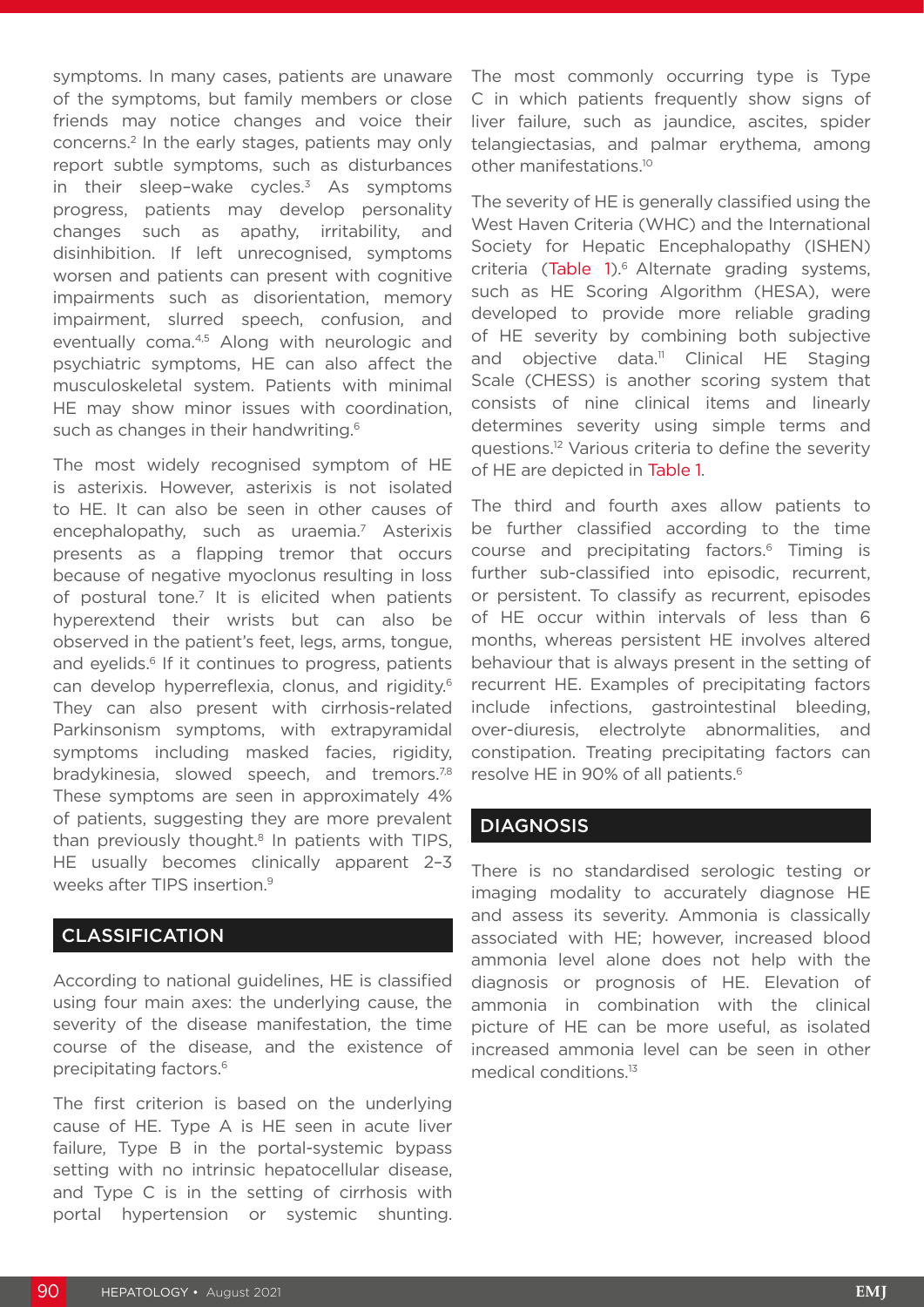Table 1: Various criteria to define severity of hepatic encephalopathy.

| <b>WHC Grade</b> | <b>ISHEN</b> | <b>HESA</b> | <b>CHESS</b> | <b>Clinical Features</b>                                                                                                      |
|------------------|--------------|-------------|--------------|-------------------------------------------------------------------------------------------------------------------------------|
| Unimpaired       |              |             |              | No encephalopathy at<br>all, no history of HE                                                                                 |
| Minimal          | Covert       | Grade O     | $O-1$        | Alterations in<br>psychomotor speed/<br>executive functions.<br>No evidence of clinical<br>mental status change.              |
| Grade I          |              | Grade I     | $O - 3$      | Anxiety, attention<br>span deficit, impaired<br>simple mathematic<br>skills, altered sleep<br>pattern, unaware of<br>deficits |
| Grade II         | Overt        | Grade II    | $1 - 6$      | Lethargy, not oriented<br>to time, personality<br>changes, bizarre<br>behaviour, dyspraxia,<br>asterixis                      |
| Grade III        |              | Grade III   | $3 - 6$      | Somnolence, semi-<br>stupor, responsive to<br>stimulus, increasing<br>confusion and<br>disorientation                         |
| Grade IV         |              | Grade IV    | 9            | Coma                                                                                                                          |

The data are reported as mean±SD or median (and interquartile range) as appropriate. HRS: hepatorenal syndrome; MAP: mean arterial pressure: NA, not available.

Current national guidelines suggest the use of an electroencephalogram and complementary neurophysiological tests to diagnose HE in the absence of other neurological process.6 Sensitivity and specificity of an electroencephalogram depend on both modality of data analysis and severity of HE and vary from 57–100% and 41–88%, respectively.14 Neurophysiological tests include psychometric testing of attention as well as working memory and psychomotor speed. Visuospatial ability may also be necessary to identify subtle mental status changes.15,16 Specific examples of these tests and time required to perform them are depicted in Table 2. 14,17 While these tests can be beneficial, they are limited because they do not account for results secondary to the patient's age or baseline education status. They are also limited by time and lack of adequately trained professionals.<sup>17</sup>

Imaging modalities such as CT and MRI scans of the brain are generally non-specific for HE; however, sequential scans may be a useful marker for acute brain volume change.14 PET is not widely used because of cost and limitations of availability; however, PET does provide valuable insight into the pathogenesis of HE in regard to calculating blood flow, glucose metabolism, and ammonia metabolism, which may have prognostic value.14

### PATHOPHYSIOLOGY

The pathophysiology of HE is vital in understanding its management. The most wellunderstood pathophysiological mechanism and correlate of HE is the neurotoxicity of ammonia in the brain, either due to increased production or impaired excretion.<sup>18</sup>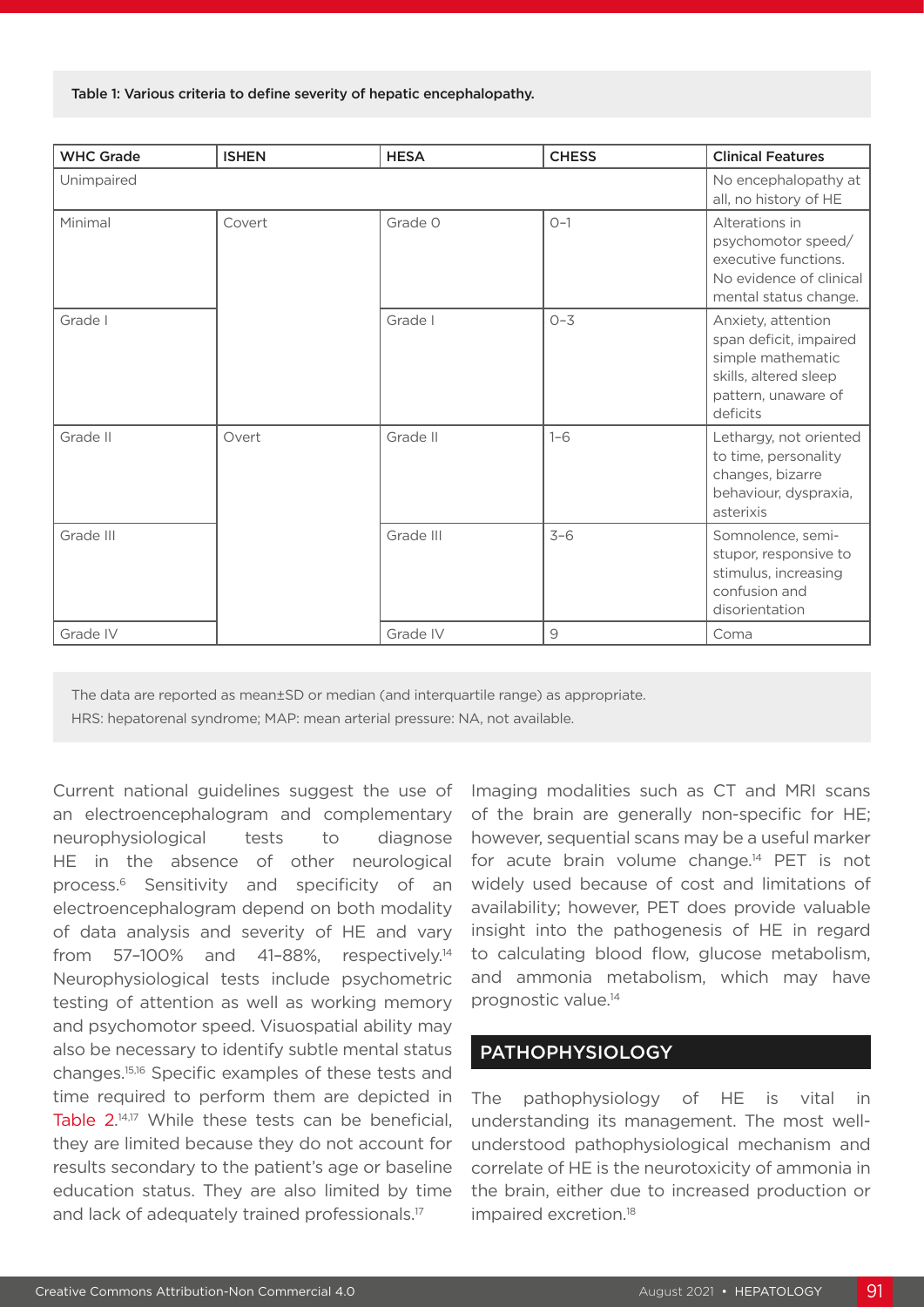#### Table 2: Diagnostic and screening methods of hepatic encephalopathy.

| <b>Tests</b>                     | Equipment required                                                           | Tested domains                                                                                                                                                                           | Time required (min) |
|----------------------------------|------------------------------------------------------------------------------|------------------------------------------------------------------------------------------------------------------------------------------------------------------------------------------|---------------------|
| <b>PHES</b>                      | Paper and pencil test                                                        | Psychomotor speed, visual<br>perception, visuospatial<br>orientation, visuomotor<br>ability, and attention                                                                               | 20                  |
| <b>RBANS</b>                     | Paper and pencil test                                                        | Psychomotor speed,<br>anterograde memory, and<br>working memory                                                                                                                          | 30                  |
| Computer-aided test<br>Scan test | Computer test                                                                | Working memory, vigilance,<br>and attention                                                                                                                                              | 15                  |
| CDR assessment battery           | Computer test                                                                | Reaction time, memory, and<br>recognition                                                                                                                                                | 15                  |
| ICT                              | Computer test                                                                | Response inhibition, working<br>memory, vigilance, and<br>attention                                                                                                                      | 15                  |
| EncephalApp<br><b>Stroop App</b> | Requires smartphone with<br>application (EncephalApp)<br>Stroop Application) | Psychomotor speed and<br>cognitive alertness                                                                                                                                             | 10                  |
| <b>CFF</b>                       | Light pulse with portable<br>machine (e.g., Hepatonorm<br>Analyzer*)         | Visual discrimination<br>and general arousal.<br>CFF is meant to detect<br>neuropsychological<br>abnormalities that can range<br>from visual signal processing<br>to cognitive functions | 10                  |

\* Accelab GmbH, Kusterdingen, Germany.

CDR: Cognitive Drug Research; CFF: Critical Flicker Frequency; ICT: Inhibitory Control Test; PHES: Psychometric Hepatic Encephalopathy Score; RBANS: Repeatable Battery for the Assessment of Neuropsychological Status.

The two main sites of ammonia production are the small/large intestine (50%) and the kidneys (40%). In the gastrointestinal system, ammonia is produced by degradation of dietary protein to ammonia from urease-producing bacteria as well as breakdown of glutamine by enterocyte glutaminase. Within the kidneys, the proximal tubular cells generate ammonia from glutamine and create bicarbonate as a by-product. The production of ammonia at these sites can be altered through various mechanisms including gastrointestinal bleeding, hypovolaemic states, over-diuresis, hypokalaemia, acidosis, and excessive protein intake.<sup>18</sup>

The liver is the major site of ammonia catabolism using the urea cycle (Krebs–Henseleit cycle), which converts ammonia into water-soluble urea. The generated urea is subsequently excreted via the intestine and the urine. Due to

the reduced capability of the liver to detoxify ammonia, secondary to hepatocellular damage or shunting, ammonia levels increase within the systemic circulation. The kidneys also contribute to decreased ammonia excretion due to acid–base and potassium imbalance, increased protein intake, and dysregulation of glucocorticoid hormones.19 Skeletal muscle also plays a role in ammonia detoxification through glutamine synthase, which converts ammonia to glutamine. Consequently, sarcopenia, a common complication of cirrhosis, can be an adverse factor in HE.<sup>20</sup>

Dysfunction of the neurons can result from elevations in ammonia in the systemic circulation. Astrocytes, via astrocytic glutamine synthetase, convert ammonia and glutamate into glutamine, which causes increased cerebral volume by osmosis. Consequently, a rapid rise in ammonia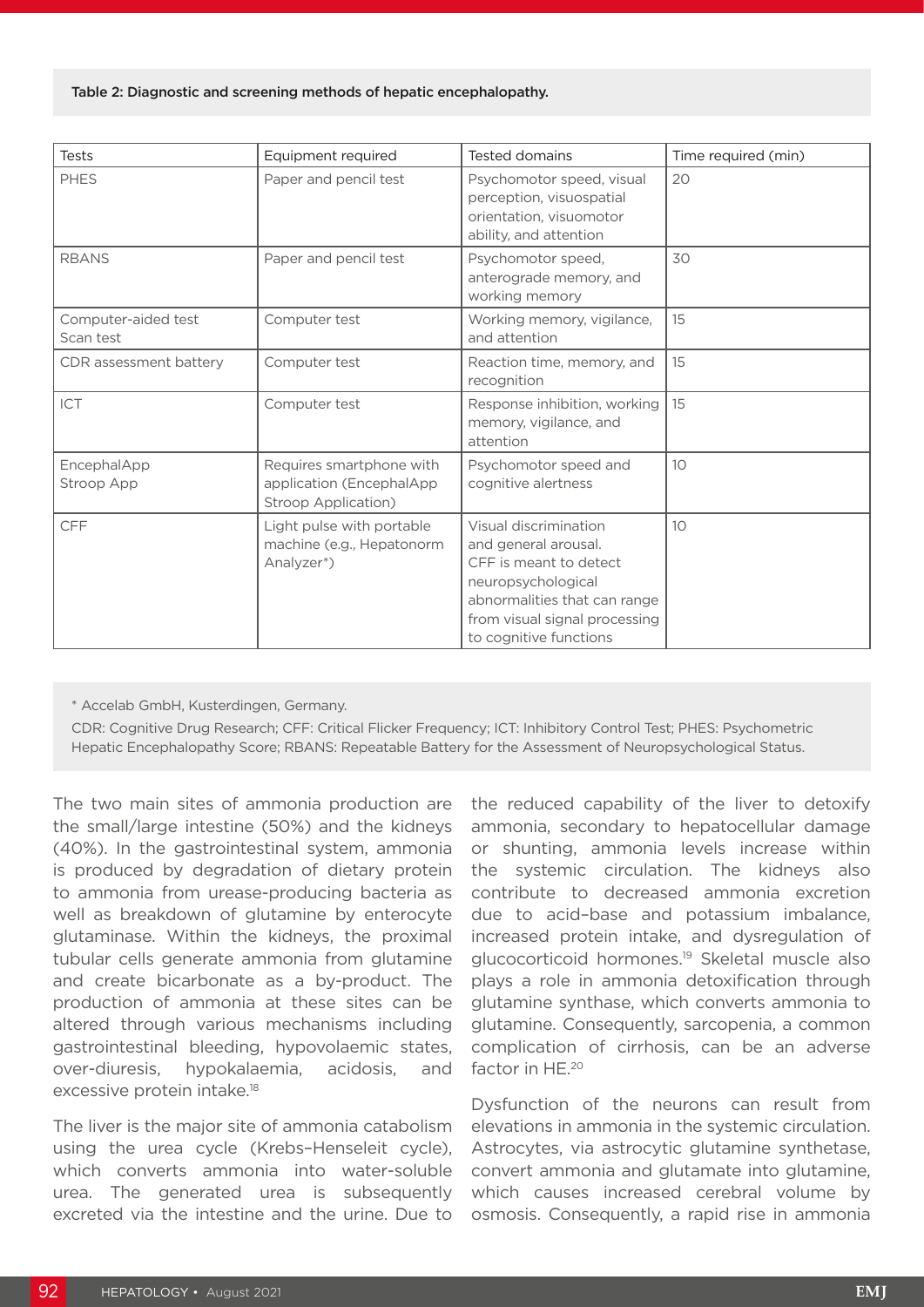can place the patient at risk of brain oedema, as often evidenced on MRI.<sup>21</sup> Additionally, glutamine is converted to ammonia in the mitochondria of the astrocytes, which can also lead to direct oxidative damage.<sup>22</sup>

Another well-described pathophysiological mechanism is alterations in the gut flora that play a vital role in HE. It is theorised that decreased bile acid production allows ureaseproducing bacteria to proliferate and overtake protective bacteria (i.e., *Lachnospiraceae*).<sup>18,23</sup> Multiple studies have stressed the importance of the microbiota in the development of HE.18,24,25 Several molecules other than ammonia, particularly altered neurotransmitters, may also participate in the development of HE. These can include glutamine, histamine, serotonin, γ-aminobutyric acid, and manganese.18 Further investigation is required to identify additional targets of HE pathophysiology for prompt diagnosis and treatment.

Manifestation of HE is often exacerbated in patients with prior TIPS because of creation of a shunt, allowing portal blood flow to bypass the liver parenchyma. Consequently, ammonia is not broken down or excreted and ultimately crosses the blood–brain barrier, with varying effect on cognitive function.26

### TREATMENT

The first-line pharmacologic therapy for HE is laxative. The initial goal of therapy is to prevent ammonia absorption through non-absorbable disaccharides (i.e., lactulose). They are potent laxatives and additionally help alter the intestinal microbiome to non-urease-producing bacteria that reduce ammonia production.27,28 Lactulose also lowers the pH of the colon, causing conversion of ammonia to the ammonium ion, which is not readily absorbable in the colon.<sup>29,30</sup> Disaccharide enemas and polyethylene glycol have also been proven to be useful for removing excess ammonia from the colon.<sup>29,31</sup> Use of prophylactic therapy to prevent post-TIPS HE was not shown to be beneficial.<sup>6,32</sup>

Antimicrobials are used to treat HE by targeting culprit gut flora and thereby leading to decreased ammonia production. The most commonly used antimicrobial is rifaximin, a synthetic antibiotic that targets aerobic and

anaerobic Gram-negative and Gram-positive bacteria.29,33 Rifaximin has been found to reduce hospital admissions and frequency of recurrent episodes.27,34 In the past, neomycin, vancomycin, and metronidazole have also been used to treat HE but have fallen out of favour.<sup>29,35,36</sup>

Faecal microbiota transplant (FMT) is a promising treatment for refractory overt HE. Enteric bacteria play an important role in the pathophysiology of HE as described previously. The goal of FMT is to manipulate the gut microbiome in an attempt to reverse intestinal dysbiosis. Two trials exploring the use of FMT in HE found improvement after pre-treatment with antibiotics.<sup>29,37,38</sup>

Protein restriction is not recommended as normal protein intake levels do not exacerbate or cause HE. Protein restriction may actually be deleterious in patients who are already sarcopenic.<sup>27</sup> Other pharmacologic treatments that have efficacy in treating HE are L-ornithine L-aspartate and branched-chain amino acids. L-ornithine L-aspartate works to improve HE by upregulation of two enzymes, carbamoyl phosphate synthetase and glutamine synthetase, which are enzymes for urea and glutamine synthesis; these are impaired in cirrhosis.<sup>39</sup> Branched-chain amino acids are theorised to assist with HE through increased detoxification of ammonia in the skeletal muscle. Common treatments for HE are summarised in Table 3.

### **PROGNOSIS**

The development of subclinical or overt HE in a patient with liver pathology has been considered one of the adverse markers of decompensation and carries significant morbidity and more. HE was incorporated into early prognostic tools, including the Child–Turcotte–Pugh score, based on clinical experience at the time. The prognosis related to HE varies significantly depending on the decompensation status of the underlying liver cirrhosis.<sup>6,40</sup>

Subclinical HE has been shown to be present in as many as 80% of patients with cirrhosis in the USA. It may adversely impact activities of daily living, such as driving, which can further affect patients' socioeconomic status.41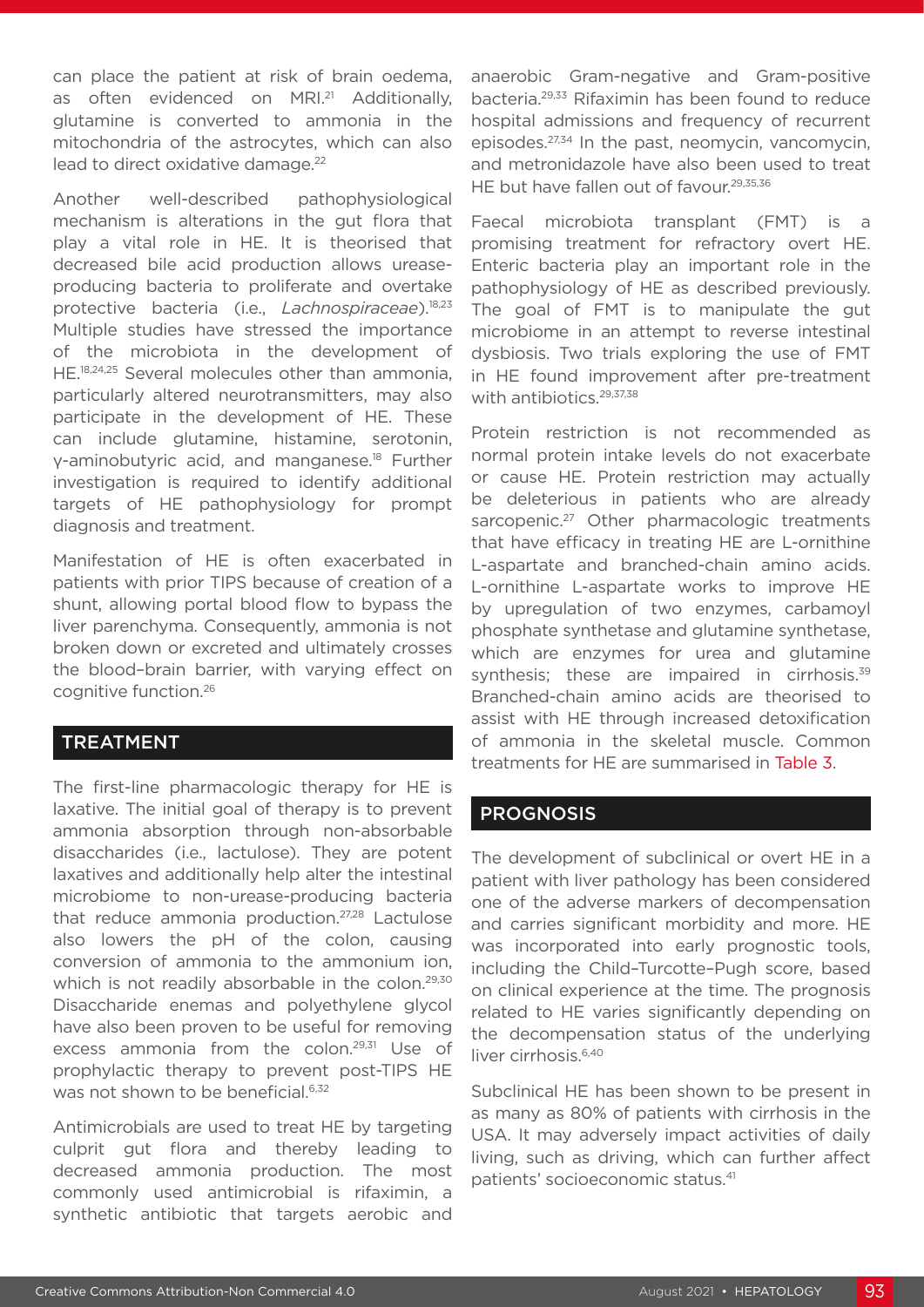#### Table 3: Common agents used in the treatment of hepatic encephalopathy.

| <b>Therapy</b>          | Mechanism                                                                                                                               | <b>Benefits</b>                                                                           | Comments                                                                                   |
|-------------------------|-----------------------------------------------------------------------------------------------------------------------------------------|-------------------------------------------------------------------------------------------|--------------------------------------------------------------------------------------------|
| Lactulose               | Osmotic laxative<br>Acidification of the colon<br>$\downarrow$ urease-producing bacteria<br>$\ast$ ammonia production/<br>absorption    | Improved cognitive function<br>Most extensively studied<br>$\vee$ progression to overt HE | Cost effective<br>Mainstay of HE treatment<br>Result in dehydration if<br>severe diarrhoea |
| Rifaximin               | ↓ urease-producing bacteria<br>$\ast$ ammonia production                                                                                | Improved cognitive function<br>↓ HE-related hospitalisations                              | Modulates gut flora<br>Expensive                                                           |
| <b>BCAA</b>             | Promotes synthesis of<br>glutamine from ammonia in<br>the skeletal muscle                                                               | Improves recurrent HE                                                                     | No effect on overall<br>mortality                                                          |
| <b>LOLA</b>             | Ammonia scavenging<br>↑ production of urea in<br>hepatocytes, activating<br>glutamine synthase in<br>hepatocytes and skeletal<br>muscle | $\vee$ progression to overt HE                                                            | Further studies required to<br>prove efficacy                                              |
| Glycerol phenylbutyrate | ↑ excretion of glutamine                                                                                                                | ↑ time to HE recurrence                                                                   | No benefit for patients on<br>rifaximin                                                    |
| Zinc                    | If deficient, reduced urea<br>cycle utilisation of ammonia                                                                              | Improvement in cognitive<br>tests                                                         | No evidence on other<br>outcomes                                                           |
| <b>FMT</b>              | Manipulate gut microbiome                                                                                                               | Improvement in HE<br>recurrence                                                           | Currently under<br>investigation<br>Used for recurrent HE                                  |

BCAA: branched-chain amino acid; FMT: faecal microbiota transplant; HE: hepatic encephalopathy; LOLA: L-ornithine L-aspartate.

It may adversely impact activities of daily living such as driving; this can further affect patients' socioeconomic status.42,43 Patients with subclinical HE also have a higher likelihood of developing overt HE within a period of 2 weeks to 2 years after the initial diagnosis.<sup>44,45</sup> Further, subclinical HE has been independently associated with increased mortality and the need for liver transplantation, irrespective of the Model for End-Stage Liver Disease (MELD) score.<sup>46</sup> Therefore, the diagnosis of subclinical HE is important in prognosticating the development of overt HE as well as overall prognosis.

The development of overt HE is one of the events that defines a decompensated phase of cirrhosis. The development of the first episode of overt HE is independently associated with shorter life expectancies. The cumulative survival of patients who developed overt HE has been found to be  $<50\%$  in 1 year and  $<25\%$  at 3 years.  $47,48$ Development of HE has been shown to have a worse 1-year mortality outcome than either variceal bleeding or ascites, which suggests that HE may potentially hold more prognostic value than other events of decompensation.<sup>48</sup>

The duration of HE, with episodes lasting longer than 48 hours, is important and has been correlated with lower survival rates.<sup>49</sup> Higher mortality has also been shown in patients hospitalised with HE and follow-up periods including 28, 90, and 365 days after hospitalisation.<sup>50,51</sup> The presence of overt HE is also of prognostic importance in patients with cirrhosis after placement of TIPS. Compared to a single episode of HE, early recurrent overt HE has been found to have three times the increased mortality after adjusting for the MELD score, ascites, albumin, indication for TIPS, and age.<sup>52</sup>

### FUTURE RESEARCH

There are still controversies related to the classification of HE and the role of ammonia measurement in the management of patients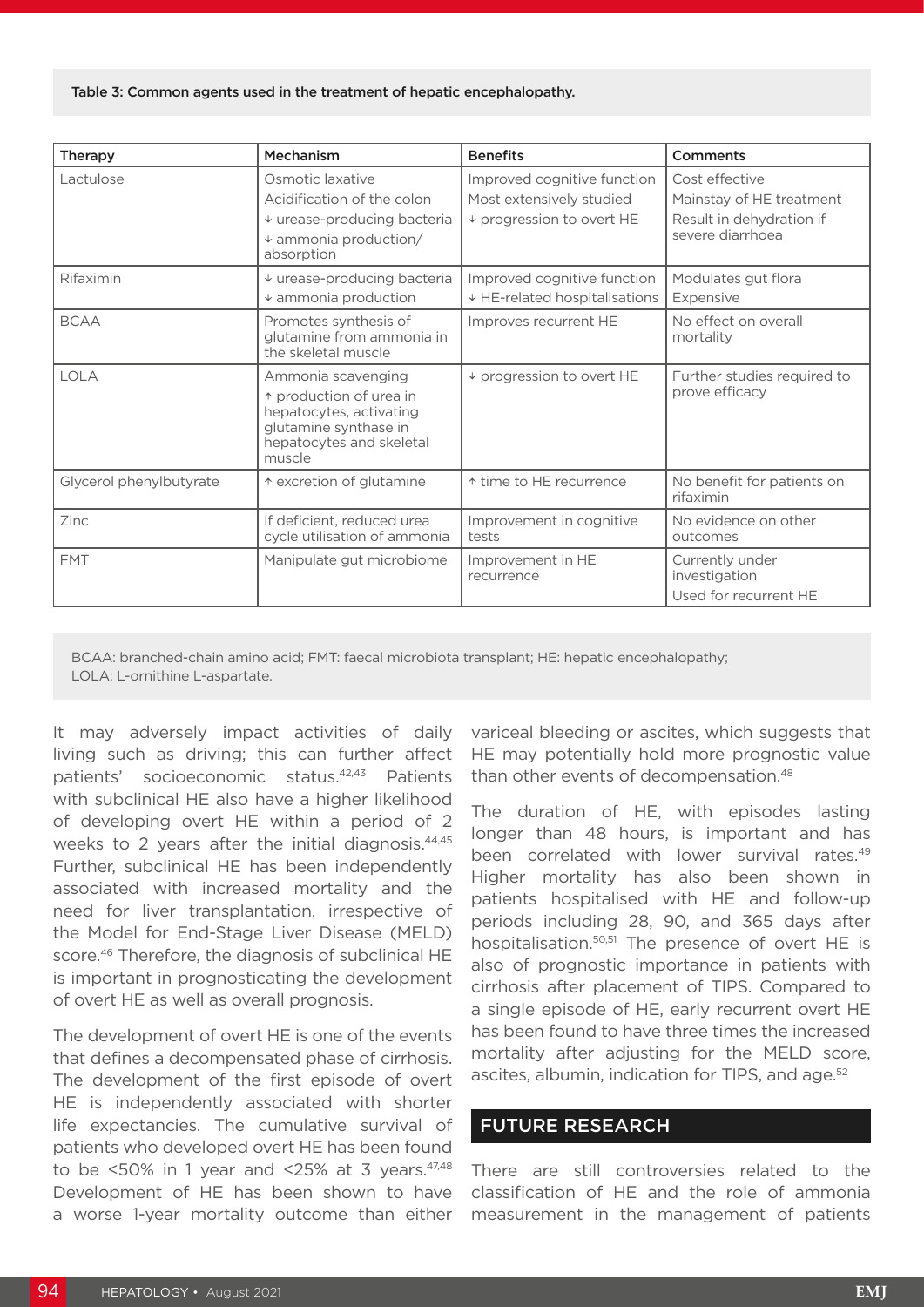with HE.<sup>53</sup> Multiple tools are in development to accurately diagnose HE that are not yet validated. The challenge is to keep the clinical diagnostic test simple for the patients while providing high accuracy in diagnosing HE. For example, naming the maximum number of animals displayed in 1 minute has been shown to directly correlate with the grade of encephalopathy.<sup>54</sup> A pilot study utilising biomolecular testing has demonstrated the potential use of exhaled volatile organic compounds to detect HE.55 With further improvements in MR and PET technology, research may help personalise prophylactic and therapeutic approaches for patients with HE.53 The classification of HE in the setting of acuteon-chronic liver failure (ACLF) also remains undefined. However, HE in patients with ACLF has distinct clinical features, prognosis, and pathophysiology compared to the conventional forms represented in Types A, B, and C. Further investigations into the classification of HE in patients with ACLF and the role of modulating ammonia in this patient population need to be conducted.50,56

Ultimately, liver transplantation remains the most effective treatment available for cirrhosis and HE; however, it is not always an available option. Unfortunately, permanent cognitive impairment from pre-transplant HE may persist even after this step.

There are a few promising treatments for HE that are still experimental. Probiotics are being evaluated for efficacy in treatment of HE, given the role of microbiota; however, the data that suggests any benefit have been of low quality with no evidence of mortality improvement.<sup>29</sup> Minocycline, which reduces microglial cell activation, has been shown to potentially reduce brain oedema and plasma and cerebrospinal fluid ammonia levels.57 Alternative potential treatments include indomethacin, ibuprofen, and phosphodiesterase inhibitors, which restore the function of the glutamate–nitric oxide–cyclic guanine monophosphate pathway in the cerebral cortex in experimental models.29 Benzodiazepine inverse agonists, such as Ro15-4513, have also been shown to be effective in treating HE in animal models of liver failure.<sup>58</sup> Flumazenil improved clinical symptoms of HE, albeit temporarily, in a double-blind crossover clinical trial, possibly by decreasing γ-aminobutyric acidergic tone.59 Acetyl-L-carnitine has shown

improvement in symptoms of HE as assessed by neuropsychological testing and cognitive abilities, with parallel reductions in serum and brain ammonia levels.60

The use of liver support systems, such as the Molecular Adsorbent Recirculating System (MARS®; Gambro Lundia AB, Lund, Sweden) and Prometheus® device (Fresenius Medical Care, Bad Homburg, Germany), have shown some promise in the acute setting. They function by removing circulating toxins that accumulate in the blood due to liver dysfunction. Both devices have been well tolerated by patients with liver failure and pilot studies suggest improvement in survival rates in some groups of patients with liver failure.<sup>61</sup> These devices might have particular utility as bridges to transplantation; however, they might not be appropriate in all patients given the requirement for central venous access and the non-uniform treatment protocols.<sup>62</sup>

Despite several promising avenues of treatment of HE, studies remain in the early phase and await proof. Future research should understand the impact of comorbidities on outcomes, biomolecular diagnostic strategies, targeting systematic, and neuroinflammation and provide clear endpoints for clinical trials.

### **CONCLUSION**

The clinical presentation of HE may be highly variable and may range from defects in cognition, personality, and intellect, to an altered state of consciousness and impaired neuromuscular function with asterixis and hyperreflexia.

The heterogeneous manifestations of HE vary not only between patients but also longitudinally for an individual patient. By categorising HE's severity accurately and efficiently, valuable prognostic information and current clinical status can be ascertained.

In conclusion, HE remains one of the most critical prognosticators of worsening cirrhosis, contributing to and correlating with the mortality and morbidity of patients with cirrhosis. Advances in therapeutics are underway to improve clinical outcomes in patients with HE.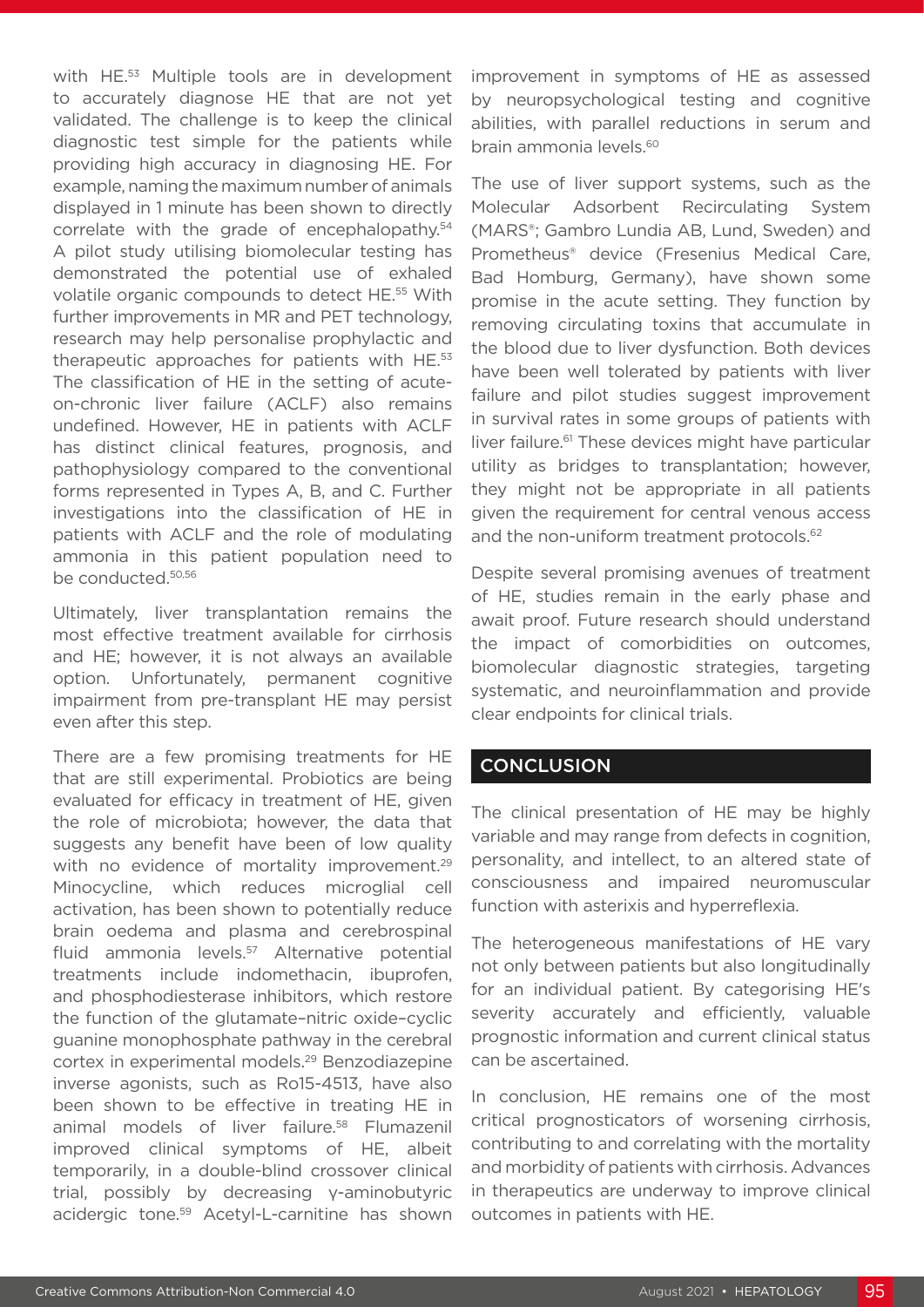#### References

- 1. Elsaid MI, Rustgi VK. Epidemiology of hepatic encephalopathy. Clin Liver Dis. 2020;24(2):157-74.
- 2. Dellatore P et al. Clinical manifestations of hepatic encephalopathy. Clin Liver Dis. 2020;24(2):189-96.
- Córdoba J et al. High prevalence of sleep disturbance in cirrhosis. Hepatology. 1998;27(2):339-45.
- 4. Weissenborn K. Diagnosis of encephalopathy. Digestion. 1998;59(Suppl 2):22-4.
- 5. Wiltfang J et al. Psychiatric aspects of portal-systemic encephalopathy. Metab Brain Dis. 1998;13(4):379-89.
- Vilstrup H et al. Hepatic encephalopathy in chronic liver disease: 2014 practice guideline by the American Association for the Study of Liver Diseases and the European Association for the Study of the Liver. Hepatology. 2014;60(2):715-35.
- Weissenborn K et al. Neurological and neuropsychiatric syndromes associated with liver disease. Aids. 2005;19(Suppl 3):S93-8.
- 8. Tryc AB et al. Cirrhosis-related Parkinsonism: prevalence, mechanisms and response to treatments. J Hepatol. 2013;58(4):698-705.
- 9. Sanyal AJ et al. Portosystemic encephalopathy after transjugular intrahepatic portosystemic shunt: results of a prospective controlled study. Hepatology. 1994;20(1 Pt 1):46- 55.
- 10. Mumtaz K et al. Precipitating factors and the outcome of hepatic encephalopathy in liver cirrhosis. J Coll Physicians Surg Pak. 2010;20(8):514-8.
- 11. Hassanein TI et al. Introduction to the hepatic encephalopathy scoring algorithm (HESA). Dig Dis Sci. 2008;53(2):529-38.
- 12. Ortiz M et al. Development of a clinical hepatic encephalopathy staging scale. Aliment Pharmacol Ther. 2007;26(6):859-67.
- 13. Ge PS, Runyon BA. Serum ammonia level for the evaluation of hepatic encephalopathy. JAMA. 2014;312(6):643-4.
- 14. Karanfilian BV et al. Laboratory abnormalities of hepatic encephalopathy. Clin Liver Dis. 2020;24(2):197-208.
- 15. Amodio P et al. Characteristics of minimal hepatic encephalopathy. Metab Brain Dis. 2004;19(3-4):253-67.
- 16. McCrea M et al. Neuropsychological characterization and detection of subclinical hepatic encephalopathy. Arch Neurol. 1996;53(8):758-63.
- 17. Nabi E, Bajaj JS. Useful tests for hepatic encephalopathy in clinical practice. Curr Gastroenterol Rep.  $2014.16(1):362.$
- 18. Jaffe A et al. Pathophysiology of hepatic encephalopathy. Clin Liver Dis. 2020;24(2):175-88.
- 19. Weiner ID et al. Urea and ammonia metabolism and the control of renal nitrogen excretion. Clin J Am Soc Nephrol. 2015;10(8):1444-58.
- 20. Montano-Loza AJ et al. Muscle wasting is associated with mortality in patients with cirrhosis. Clin Gastroenterol Hepatol. 2012;10(2):166- 73.
- 21. Poveda MJ et al. Brain edema dynamics in patients with overt hepatic encephalopathy: a magnetic resonance imaging study. Neuroimage. 2010;52(2):481-7.
- 22. Dasarathy S et al. Ammonia toxicity: from head to toe? Metab Brain Dis. 2017;32(2):529-38.
- 23. Liu Q et al. Synbiotic modulation of gut flora: effect on minimal hepatic encephalopathy in patients with cirrhosis. Hepatology. 2004;39(5):1441-9.
- 24. Ahluwalia V et al. Impaired gut-liverbrain axis in patients with cirrhosis. Sci Rep. 2016;6:26800.
- 25. Bajaj JS et al. Linkage of gut microbiome with cognition in hepatic encephalopathy. Am J Physiol Gastrointest Liver Physiol. 2012;302(1):G168-75.
- 26. Riggio O et al. Hepatic encephalopathy after transjugular intrahepatic portosystemic shunt. Incidence and risk factors. Dig Dis Sci. 1996;41(3):578-84.
- 27. Wijdicks EF. Hepatic encephalopathy. N Engl J Med. 2016;375(17):1660-70.
- 28. Nielsen K et al. Liver collagen in cirrhosis correlates with portal hypertension and liver dysfunction. Apmis. 2014;122(12):1213-22.
- 29. Mahpour NY et al. Pharmacologic management of hepatic encephalopathy. Clin Liver Dis. 2020;24(2):231-42.
- 30. Riggio O et al. Effect of lactitol and lactulose administration on the fecal flora in cirrhotic patients. J Clin Gastroenterol. 1990;12(4):433-6.
- 31. Rahimi RS et al. Lactulose vs polyethylene glycol 3350--electrolyte solution for treatment of overt hepatic encephalopathy: the HELP randomized clinical trial. JAMA Intern Med. 2014;174(11):1727-33.
- 32. Riggio O et al. Pharmacological prophylaxis of hepatic encephalopathy after transjugular intrahepatic portosystemic shunt: a randomized controlled study. J Hepatol. 2005;42(5):674-9.
- 33. Suraweera D et al. Evaluation and management of hepatic encephalopathy: current status and future directions. Gut Liver. 2016;10(4):509-19.
- 34. Bass NM et al. Rifaximin treatment in hepatic encephalopathy. N Engl J Med. 2010;362(12):1071-81.
- 35. Leise MD et al. Management of hepatic encephalopathy in the hospital. Mayo Clin Proc. 2014;89(2):241-53.
- 36. Morgan MH et al. Treatment of hepatic encephalopathy with metronidazole. Gut. 1982;23(1):1-7.
- 37. Bajaj JS. The role of microbiota in hepatic encephalopathy. Gut Microbes. 2014;5(3):397-403.
- 38. Kao D et al. Fecal microbiota transplantation in the management of hepatic encephalopathy. Hepatology. 2016;63(1):339-40.
- 39. Jover-Cobos M et al. Ornithine phenylacetate targets alterations in the expression and activity of glutamine synthase and glutaminase to reduce ammonia levels in bile duct ligated rats. J Hepatol. 2014;60(3):545-53.
- 40. Zipprich A et al. Prognostic indicators of survival in patients with compensated and decompensated cirrhosis. Liver Int. 2012;32(9):1407-14.
- 41. Román E et al. Minimal hepatic encephalopathy is associated with falls. Am J Gastroenterol. 2011;106(3):476-82.
- 42. Stewart CA, Smith GE. Minimal hepatic encephalopathy. Nat Clin Pract Gastroenterol Hepatol. 2007;4(12):677-85.
- 43. Bajaj JS et al. Minimal hepatic encephalopathy is associated with motor vehicle crashes: the reality beyond the driving test. Hepatology. 2009;50(4):1175-83.
- 44. Romero-Gómez M et al. Subclinical hepatic encephalopathy predicts the development of overt hepatic encephalopathy. Am J Gastroenterol. 2001;96(9):2718-23.
- 45. Yen CL, Liaw YF. Somatosensory evoked potentials and number connection test in the detection of subclinical hepatic encephalopathy. Hepatogastroenterology. 1990;37(3):332-4.
- 46. Patidar KR et al. Covert hepatic encephalopathy is independently associated with poor survival and increased risk of hospitalization. Am J Gastroenterol. 2014;109(11):1757-63.
- 47. Bustamante J et al. Prognostic significance of hepatic encephalopathy in patients with cirrhosis. J Hepatol. 1999;30(5):890-5.
- 48. Jepsen P et al. Clinical course of alcoholic liver cirrhosis: a Danish